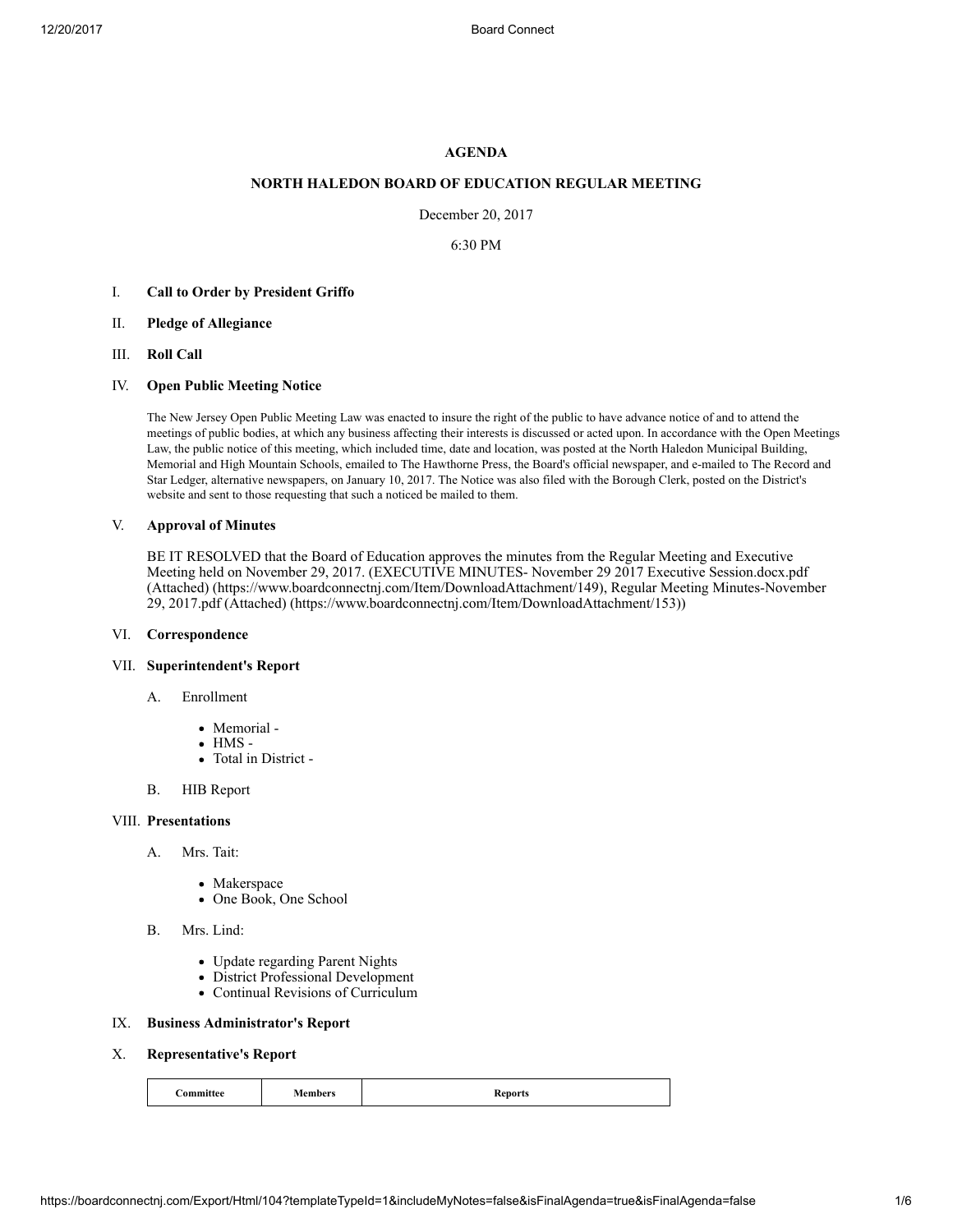| <b>Board of Recreation</b> | Ms. Manning   |  |
|----------------------------|---------------|--|
| <b>Borough Council</b>     | Ms. LaCognata |  |
| <b>Planning Board</b>      | Ms. LaCognata |  |
| <b>PCSBA/NJSBA</b>         | Ms. DeNova    |  |
| P.C.E.S.C.                 | Mr. Coffaro   |  |
| <b>Public Relations</b>    | Ms. DeNova    |  |

## XI. Petitions of Citizens on Agenda Items Only

- A. Motion to Open the Floor
- B. Motion to Close the Floor

#### XII. Finance

BE IT RESOLVED, upon the recommendation of the Superintendent, the Board of Education hereby approves motions: A) Approval of District Claims; B) Approval of Transfer of Funds for November 30, 2017; C) Acceptance of Monthly Financial Reports for November 30, 2017

A. Approval of District Claims

> Resolved that upon the recommendation of the Superintendent and the Business Administrator, the Board of Education approves the attached lists of claims for December in the total amount of \$ 1,042,517.12 be approved for payment, as follows:

| i. General Operating Fund (Funds $10,11\&12$ ) |                           | \$994,319.62 |
|------------------------------------------------|---------------------------|--------------|
| ii. Special Revenue Fund                       | (Fund 20)<br>S.           | 30,358.79    |
| iii. Capital Projects Fund                     | (Fund 30)<br><sup>S</sup> | 0.00         |
| iv. Debt Service Fund<br>(Fund 40)             | S                         | 0.00         |
| (Fund 60)<br>v. Enterprise Fund                | -S                        | 17,838.71    |

(December Bill List.pdf (Attached) [\(https://www.boardconnectnj.com/Item/DownloadAttachment/145\)](https://www.boardconnectnj.com/Item/DownloadAttachment/145))

B. Approval of Transfer of Funds for November 30, 2017

Resolve that upon the recommendation of the Superintendent and the Business Administrator, the Board of Education approves the transfer of funds in accordance with the attached list of adjustments for the month of November 30, 2017. The Board also [authorizes the Superintendent to make interim transfers and report them at the next Board Meeting.](https://www.boardconnectnj.com/Item/DownloadAttachment/146) (November Transfers.pdf (Attached) (https://www.boardconnectnj.com/Item/DownloadAttachment/146))

C. Acceptance of Monthly Financial Reports for November 30, 2017

Resolve that upon the recommendation of the Superintendent and the Business Administrator, the Board of Education accepts the Board Secretary's and Treasurer's Reports for the month ending November 30, 2017 and has determined that they are in agreement; Furthermore, resolved that, the Board of Education acknowledges receipt of the Board Secretary's certification, as noted below:

Pursuant to N.J.A.C.6A-16.10(c)3 and 4, I certify that as of November 30, 2017, no budgetary line item account has obligations and payments which in total exceed the amount appropriated by the North Haledon School District Board of Education, pursuant to N.J.A.C. 18A 22-8 and 18A 22-8.1

Furthermore resolve that pursuant to N.J.A.C. 6A 23A-16.10(c), the Board of Education certify that as of November 30, 2017, after the review of the Board Secretary's monthly financial report, appropriation section, and upon consultation with appropriate district officials, and to the best of our knowledge no major account fund has been over-expended in violation of N.J.A.C. 6A 23A-16.10(b), that sufficient funds are available to meet the district's financial obligations for the remainder of the school year and that in accordance P.L.2004 Ch.73, budgetary transfers cumulatively in excess of 10% that require the approval of the Commissioner of Education are listed below and the required approval by the Executive County Superintendent of Schools has been requested above.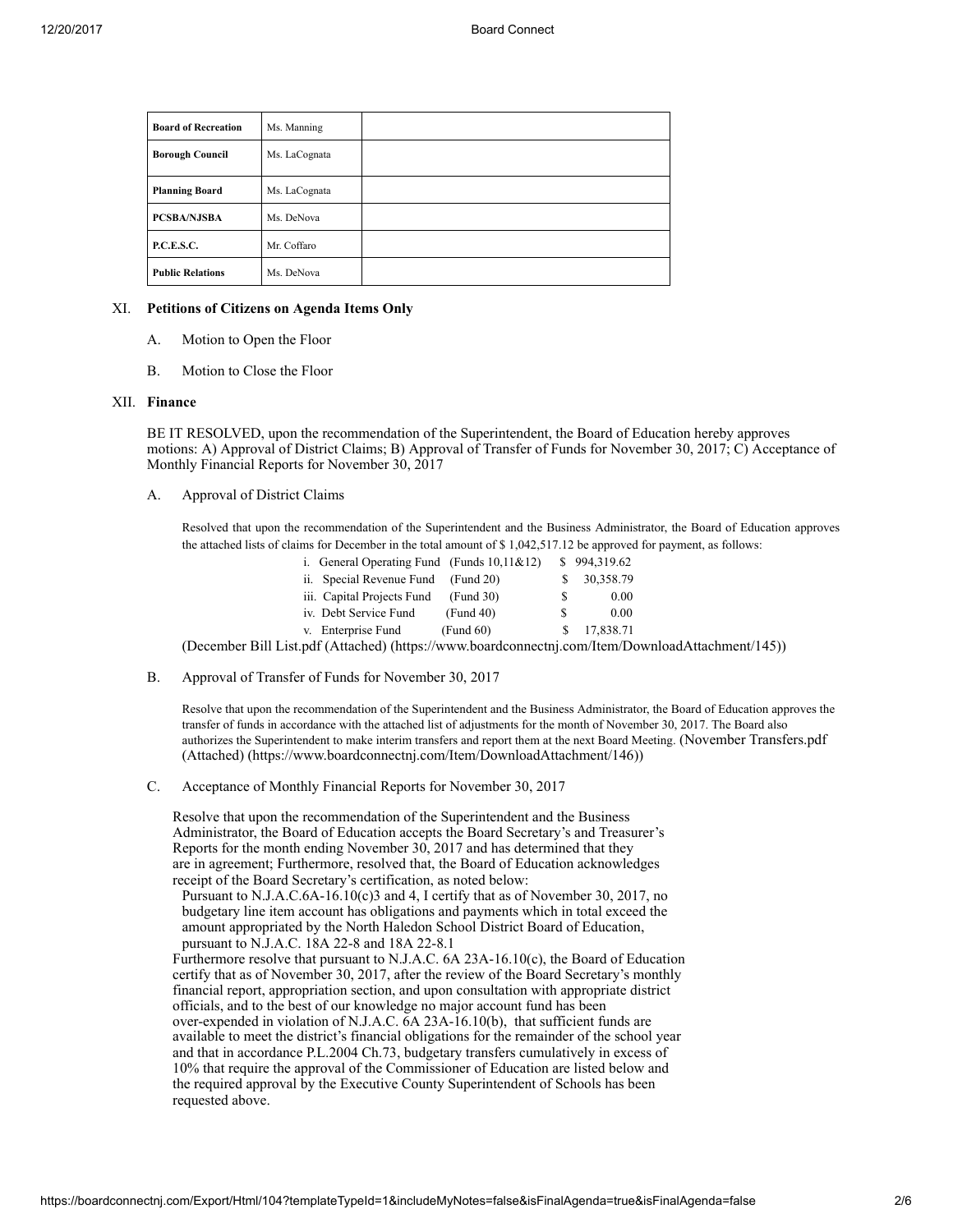(November Treasurer's report.pdf (Attached) [\(https://www.boardconnectnj.com/Item/DownloadAttachment/144\)](https://www.boardconnectnj.com/Item/DownloadAttachment/144), November 2017 Board Secretary's Report.pdf (Attached) [\(https://www.boardconnectnj.com/Item/DownloadAttachment/152\)\)](https://www.boardconnectnj.com/Item/DownloadAttachment/152)

## XIII. Personnel

BE IT RESOLVED, upon the recommendation of the Superintendent, the Board of Education hereby approves motions: A) Approval of Special Education Internship Agreement; B) Approval of Maternity Leave Replacement; C) Approval of Maternity Leave Replacement; D) Approval of Hour Increase for Instructional Aide; E) Approval of Hour Increase for Instructional Aide; F) Approval of Hour Decrease for Instructional Aide; G) Approval to Extend Medical Leave of Absence; H) Approval of Substitute Teacher; I) Amendment of Termination Date of Maternity Leave Substitute

A. Approval of Special Education Internship Agreement

Resolve that upon the recommendation of the Superintendent, the Board of Education approves the Special Education Internship Agreement between James Gaffney, a Master of Special Education candidate from Ramapo College and North Haledon School District. Mr. Gaffney will complete 75 hours of field based observations at High Mountain School during his prep and lunch periods for his Spring 2018 EDSP-620, Implementation of Professional Development Masters course at Ramapo College. Ms. Kim Tanis will act as Internship Coordinator/Mentor and will receive payment direct from Ramapo College for her services.

B. Approval of Maternity Leave Replacement

> Resolve that upon the recommendation of the Superintendent, the Board of Education approves the appointment of Elise Frommer as Maternity Leave Replacement Teacher at an annual salary of \$51,269.00, BA/Step 1, from February 2, 2018 through June 30, 2018.

C. Approval of Maternity Leave Replacement

> Resolve that upon the recommendation of the Superintendent, the Board of Education approves the appointment of Nicole Margiotta as Maternity Leave Replacement Teacher at an annual salary of \$51,269.00, BA/Step 1, from January  $2$ , 2018 through June 30, 2018.

D. Approval of Hour Increase for Instructional Aide

> Resolve that upon the recommendation of the Superintendent, the Board of Education approves an additional 30 minutes (.5 hours) per day for Maria Bottinelli as an instructional aide in the classroom effective December 1, 2017 for the school year 2017-2018. Ms. Bottinelli will be going from 3.5 hrs/day to 4 hrs/day for the remember of the 2017-2018 school year.

E. Approval of Hour Increase for Instructional Aide

> Resolve that upon the recommendation of the Superintendent, the Board of Education approves an additional 30 minutes per week for Kristine Nashed as an instructional aide in the classroom effective January 15, 2018 for the remainder of 2017-18 school year. Ms. Nashed will be going from 22.5 hrs per week to 23 hrs per week.

F. Approval of Hour Decrease for Instructional Aide

> Resolve that upon the recommendation of the Superintendent, the Board of Education approves a decrease of 4 hours per week for Zonia Menesis as an instructional aide in the classroom effective January 15, 2018 for remainder of the 2017-18 school year. Ms. Menesis will be going from 13.5 hrs per week to 9.5 hrs per week.

G. Approval of Extended Medical Leave of Absence

> Resolve that upon the recommendation of the Superintendent, the Board approves the extended medical leave of Karen Gabriele. Ms. Gabriele's medical leave began on September 25, 2017 and will extend through February 2, 2018 due to her own serious health condition. The leave shall be with pay and with a continuation of medical benefits. Ms. Gabriele will use 85 sick days during her leave.

Be it further resolved that any requests to extend Gabriele's leave of absence shall be made to the building Principal and Superintendent as required by Collective Negotiations Agreement, which request shall be subject to approval and federal and state statues and regulations.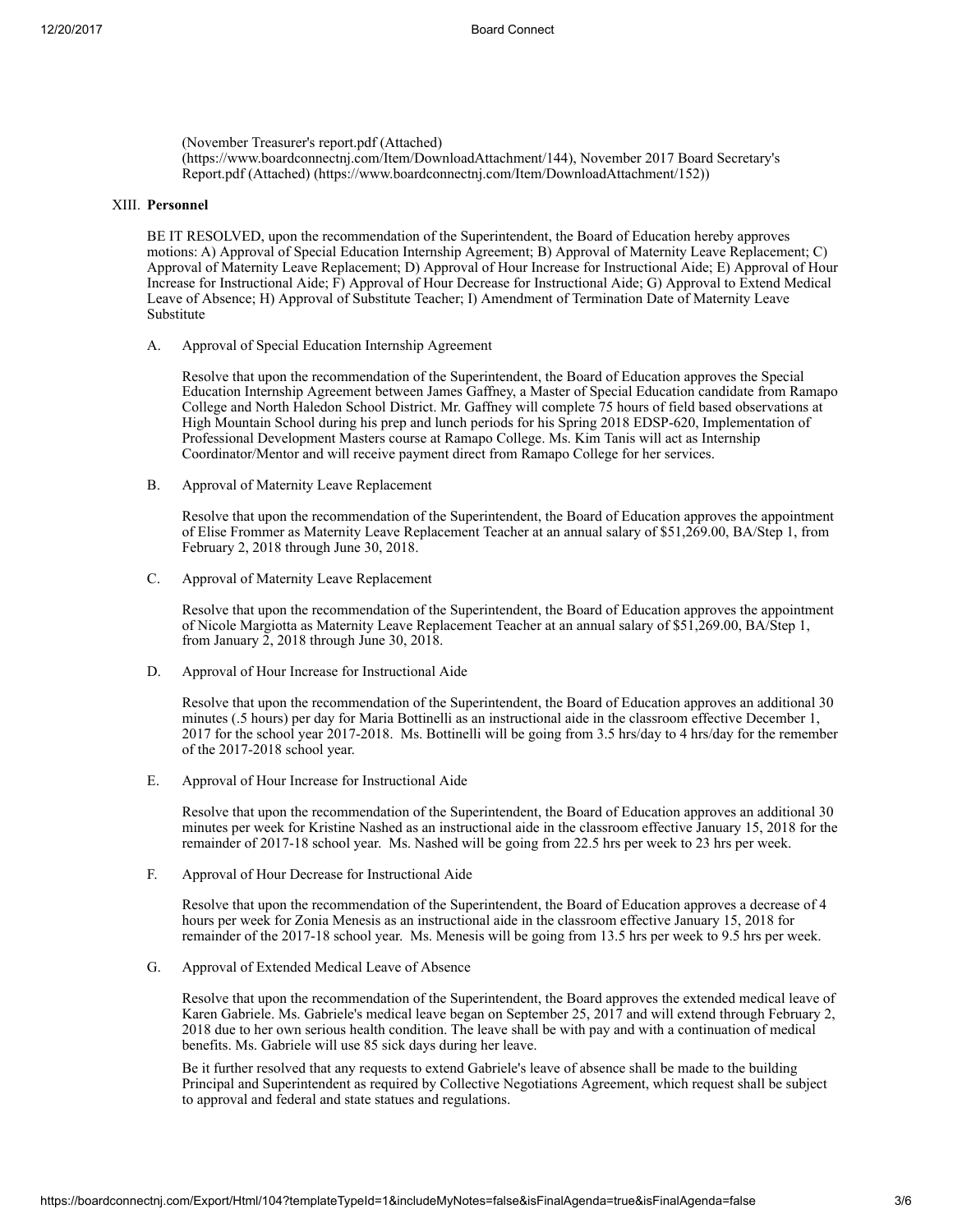H. Approval of Substitute Teacher

> Resolve that upon the recommendation of the Superintendent, the Board of Education approves Elise Frommer as a Substitute for the 2017-2018 School Year.

I. Amendment of Termination Date of Maternity Leave Substitute

Resolve that upon the recommendation of the Superintendent, the Board of Education amends the termination date of maternity leave substitute teacher, Ms. Caitlyn Gallagher from January 3, 2018 to December 22, 2017.

# XIV. Policy

## XV. Facilities & Services

BE IT RESOLVED, upon the recommendation of the Superintendent, the Board hereby approves motion: A) Approval of District Facilities Use, as noted below

A. Approval of District Facilities Use

> Resolved that upon the recommendation of the Superintendent, the Board of Education hereby approves the following use of district facilities subject to non-conflicting events.

| Organization       | <u>Day</u>                                          | Times       | Location                    | <b>Purpose</b>      |
|--------------------|-----------------------------------------------------|-------------|-----------------------------|---------------------|
| Science Fair       | April 19, 2018                                      | 6:00-8:00PM | HMS - Gym & Library         | Science Fair        |
| Little Ivy Academy | 2/5/18, 2/12, 2/26,<br>3/5, 3/12, 3/19,<br>3/26.4/9 | 3:00-4:30pm | Memorial: Room 201<br>& 211 | <b>STEM Program</b> |
|                    |                                                     |             |                             |                     |

# XVI. Curriculum

BE IT RESOLVED, upon the recommendation of the Superintendent, the Board hereby approves motion: A) Approval of Travel, Conferences, and Workshop related Expenses for the 2017-2018 School Year; B) Approval of Field Trips; C) Approval of Grade 7 Holocaust Unit; D) Approval of K-4 Assembly

A. Approval of Travel, Conferences, Workshops & Related Expenses for the 2017-2018 School Year

Resolve that upon the recommendation of the Superintendent, the Board of Education approves reimbursement and expenses previously approved by the Superintendent for the following staff development, training, workshops, conferences and/or seminars as they are directly related to and within the scope of the participant's duties and are critical to the instructional needs and/or efficient operation of the district. The travel expenses are justified and within the guidelines established by the New Jersey Department of Education accountability regulations.

| Date         | <b>Participant</b> | <b>Workshop</b>                                                                                                                      | Location        | <b>Fee</b>                    | <b>Other Costs</b> |
|--------------|--------------------|--------------------------------------------------------------------------------------------------------------------------------------|-----------------|-------------------------------|--------------------|
| Jan 11, 2018 | Marissa Madison    | <b>Practical Work Stations</b><br>that Powerfully<br>Increase ALL Students'<br>Learning While Saving<br>Teacher Time (Grade 1-<br>2) | West Orange, NJ | \$249.00                      | Mileage & tolls    |
| Jan 9, 2018  | Anita Kocevski     | <b>Restraint Training</b><br>Recertification                                                                                         | Totowa, NJ      | \$250.00: Title<br>IV Funding | Mileage & tolls    |
| Jan 17, 2018 | Andrea Finkelstein | <b>Practical and Effective</b><br>Strategies for<br><b>Integrating Sensory</b><br>and Motor Learning                                 | Toms River, NJ  | \$219.99 Title<br>II Funding  | Mileage & tolls    |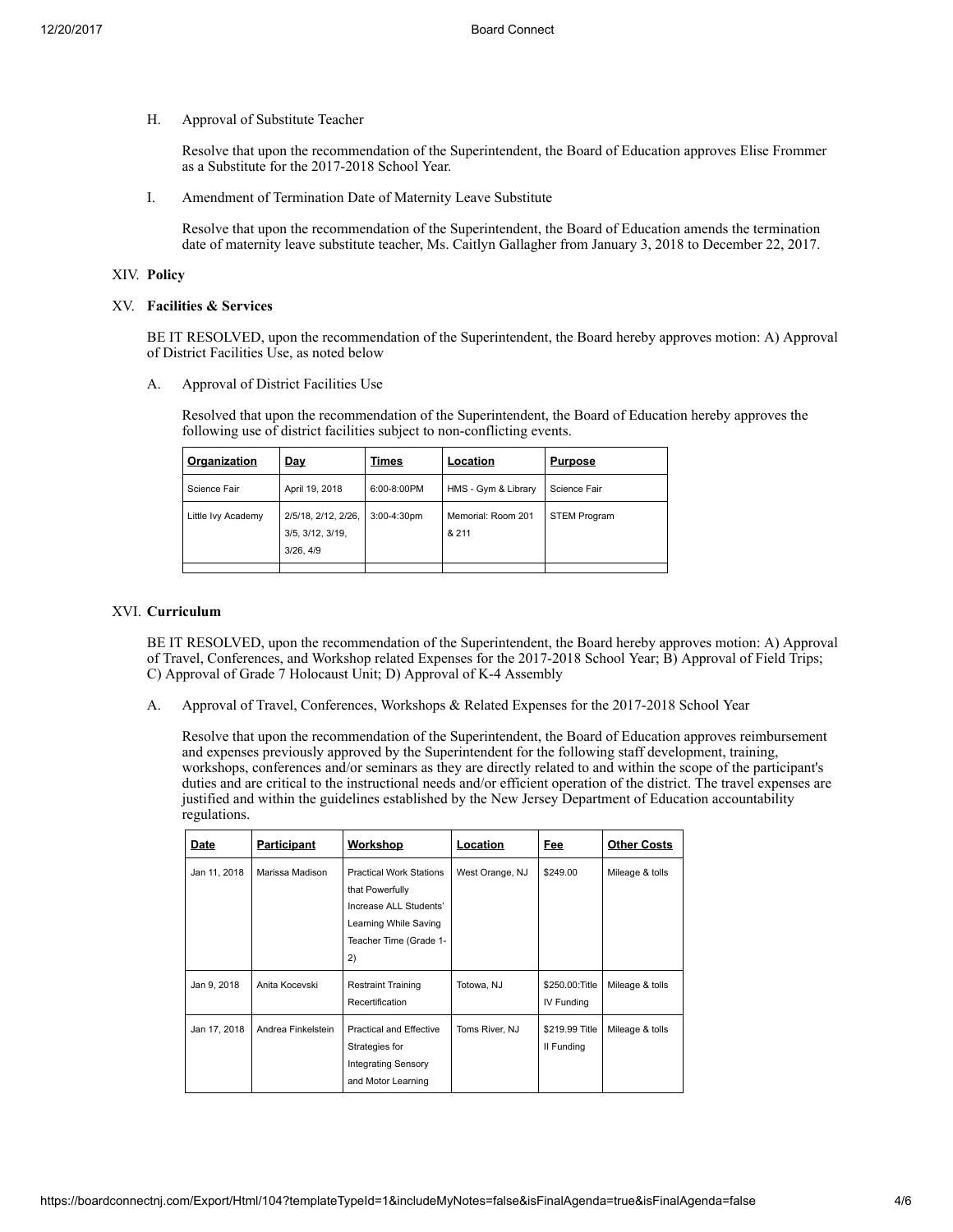#### B. Approval of Field Trips

Resolve that upon the recommendation of the Superintendent, the Board of Education approves the following field trips as noted below:

| <u>Date</u>     | <b>Grade</b>      | Location                                                                          | <u>Fee</u>                                            |
|-----------------|-------------------|-----------------------------------------------------------------------------------|-------------------------------------------------------|
| Jan 5, 2018     | 6th Grade:<br>G&T | Scratch Day at Haskell Elementary School, NJ                                      | Eastern Christian<br>Transportation Fee:<br>\$180.00  |
| Jan 24, 2018    | 8th Grade:<br>G&T | Grade 8 Quiz Bowl at Haledon, NJ                                                  | Little Falls Shared<br>Busing Fee:<br>\$100.00        |
| Jan 30, 2018    | 5th Grade:<br>G&T | Grade 5 Mystery Challenge at Little Falls School #1,<br><b>NJ</b>                 | Eastern Christian<br>Transportation Fee:<br>\$180.00  |
| Feb 8, 2018     | 8th Grade:<br>G&T | Grade 8 S.T.E.M. Challenge at Pompton Lakes-<br>Lakeside Middle School, NJ        | Eastern Christian<br>Transportation Fee:<br>\$180.00  |
| March 6, 2018   | 5th Grade:<br>G&T | Grade 5 Battle of the Books at Hawthorne-Jefferson<br>School, NJ                  | Little Falls Shared<br><b>Busing Fee:</b><br>\$100.00 |
| March 22, 2018  | 5th Grade:<br>G&T | Grade 5 Arts Symposium at Hawthorne-Roosevelt<br>School, NJ                       | Eastern Christian<br>Transportation Fee:<br>\$160.00  |
| March 23, 2018  | 5th Grade:<br>G&T | Grade 5 Arts Symposium at Hawthorne-Roosevelt<br>School, NJ                       | Eastern Christian<br>Transportation Fee:<br>\$160.00  |
| March 27, 2018  | 6th Grade:<br>G&T | Grade 7 Battle of the Books at Hawthorne-Lincoln<br>Middle School, NJ             | Little Falls Shared<br><b>Busing Fee:</b><br>\$100.00 |
| March 28, 2018  | 7/8th Gr:<br>G&T  | Grade 7 Battle of the Books at Hawthorne-Lincoln<br>Middle School, NJ             | Little Falls Shared<br><b>Busing Fee:</b><br>\$100.00 |
| May 21, 2018    | 4th Grade:<br>G&T | Grade 4 Battle of the Books @ Woodland Park-<br>Beatrice Gilmore School, NJ       | Eastern Christian<br>Transportation Fee:<br>\$160.00  |
| June 4, 2018    | 6th Grade:<br>G&T | Grade 6 CSI at Haledon                                                            | Little Falls Shared<br>Busing Fee:<br>\$100.00        |
| May 22-23, 2018 | 7th Grade         | Annual Overnight 7th Grade Team Building Trip to Line<br>Forest Camp, Greeley, PA | \$100 collected per<br>students                       |
| June 4-5, 2018  | 8th Grade         | Annual Overnight 8th Grade Trip to Rocking Horse<br>Ranch, Highland, NY           | \$205 collected per<br>student                        |

C. Approval of Grade 7 Holocaust Unit